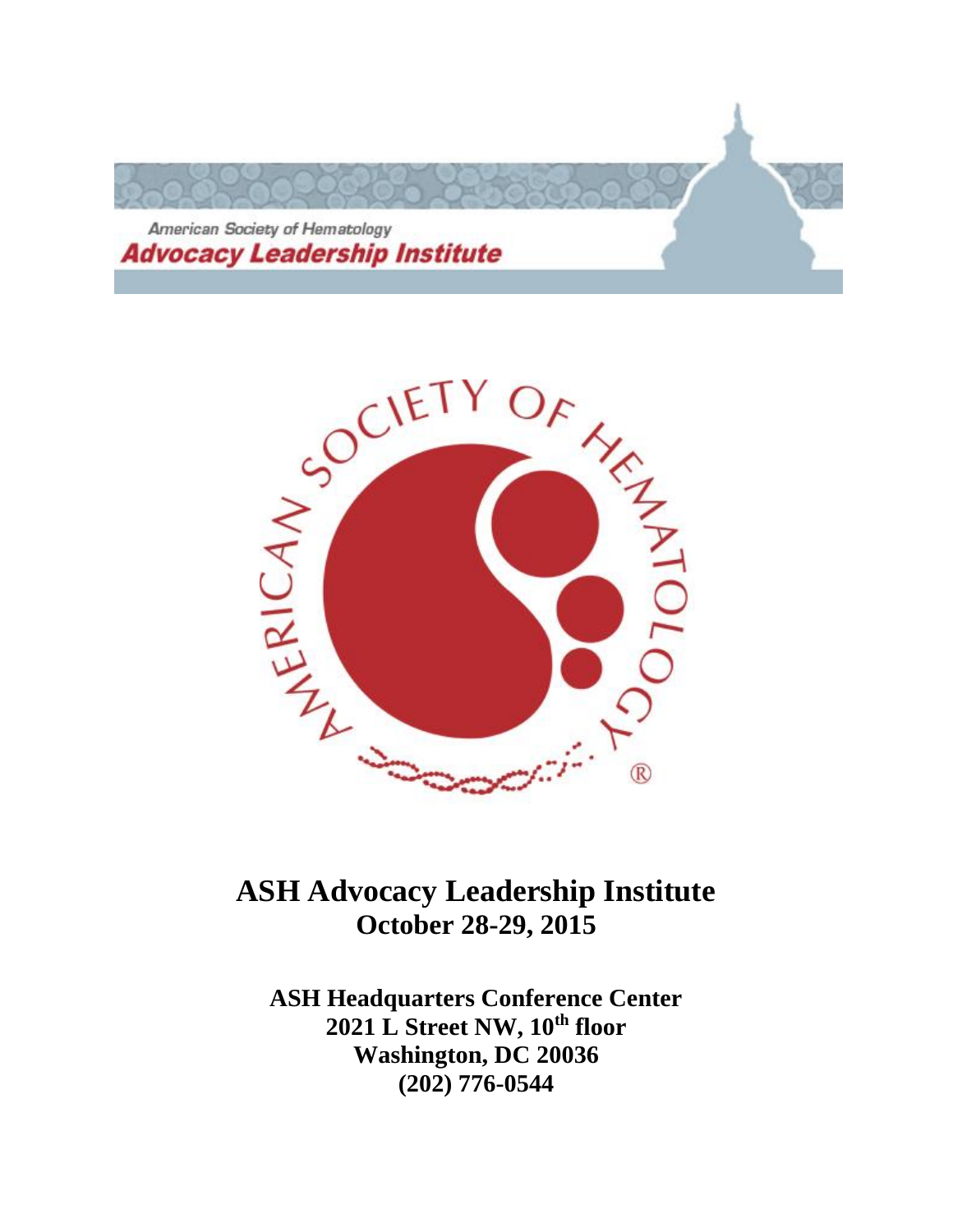

# **AGENDA**

**Fifth Annual ASH Advocacy Leadership Institute October 28-29, 2015 ASH Headquarters Conference Center 2021 L Street NW, 10th floor Washington, DC 20036**

#### *Objectives:*

- Participants will gain an understanding of how the federal legislative and regulatory processes work;
- Participants will learn about ASH's position on key policy issues;
- Participants will learn how to become effective advocates for hematology and will demonstrate new skills during visits with their congressional delegation;
- Participants will learn how ASH is involved in policy development;
- Participants will learn what opportunities are available through ASH to get involved in advocacy and other Society activities.

#### **Wednesday, October 28, 2015**

#### **8:30 a.m. Breakfast Available**

**9:00 a.m. Welcome and Introductory Remarks**

*Alan Lichtin, MD Chair, 2015 ASH Advocacy Leadership Institute*

#### **Introductions**

*ASH Advocacy Leadership Institute Participants*

- 2015 ASH Advocacy Leadership Institute Participants
- ASH Staff Participants

# **Overview of Workshop Objectives**

*Alan Lichtin, MD*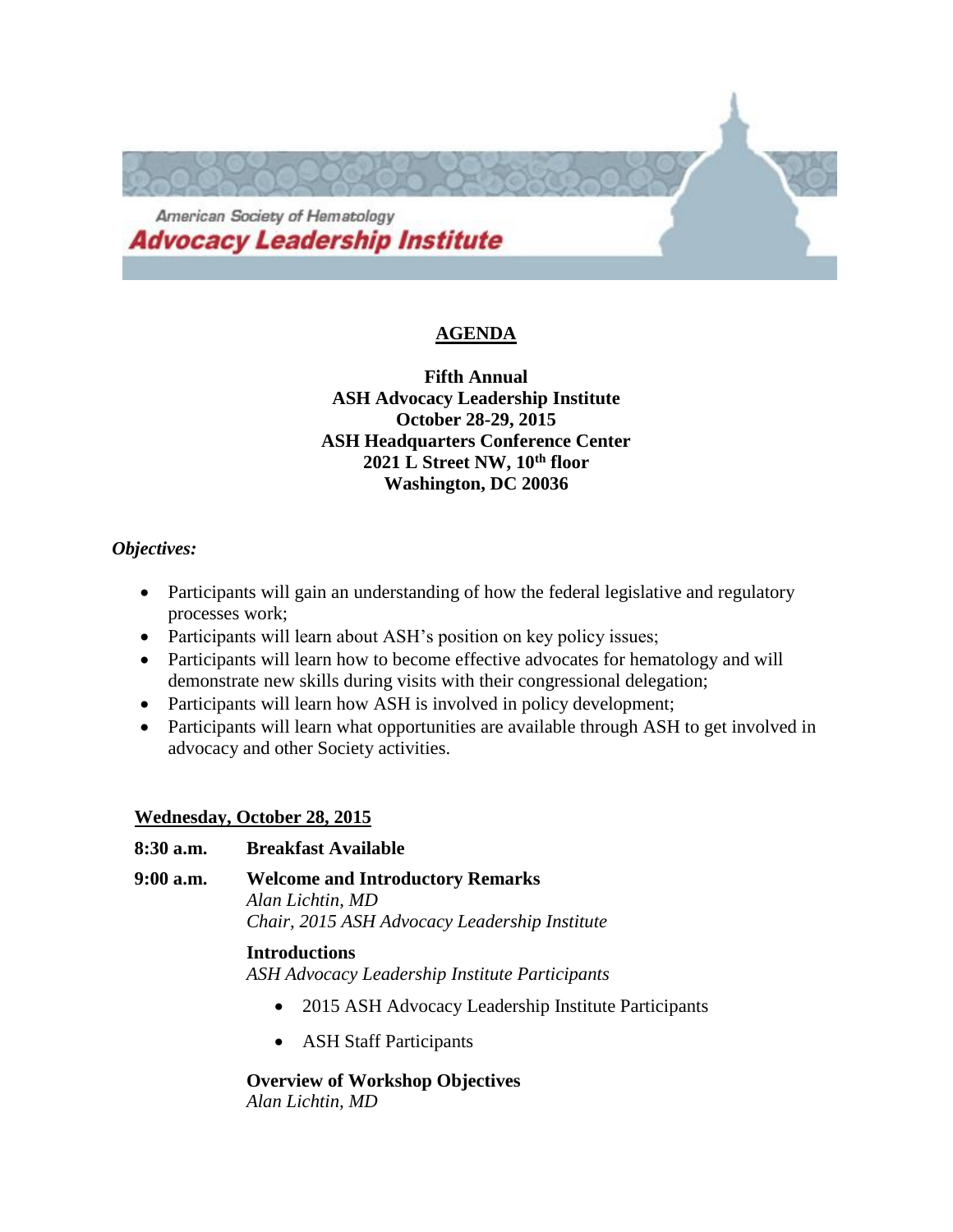# **9:15 a.m. Get Involved in ASH: Overview of ASH Programs, Activities, and Opportunities**

*Martha Liggett, Esq. ASH Executive Director*

*Matthew Gertzog, MBA, CAE ASH Deputy Executive Director*

- About the Society
- ASH Standing and Scientific Committees and Nomination Information

# **9:45 a.m. Overview of the Legislative and Regulatory Processes and ASH Advocacy Priorities**

*Suzanne Leous, MPA ASH Director of Government Relations and Practice*

*Ellen Riker ASH Consultant Senior Vice President, Cavarocchi Ruscio Dennis Associates*

- Legislative Process: How a Bill Becomes a Law
- Graphic: Downward Slope of Congressional Productivity
- Graphic: Percentage of Bills Enacted as Laws on the Decline
- Graphic: Only 3% of Bills Introduced in Previous Congress Became Law
- Differences Between Legislation and Regulation

#### **10:30 a.m. The Power of Advocacy: All Politics is Local**

*Stephen Desiderio, MD, PhD ASH Member Director, Institute for Basic Biomedical Sciences Professor of Molecular Biology and Genetics Professor of Medicine Johns Hopkins University School of Medicine*

Speaker Bio: Stephen Desiderio, MD, PhD

#### **11:30 a.m. Federal Budget 101 and the Impact on Health Funding**

*Emily Holubowich, MPP Executive Director, Coalition for Health Funding Co-Chair, NDD United Senior Vice President, Cavarocchi Ruscio Dennis Associates*

- Speaker Bio: Emily Holubowich, MPP
- Policy Basics: Introduction to the Federal Budget Process
- Timeline for the Federal Budget
- The Federal Budget Process (in Theory)
- Chart: Federal Appropriations Process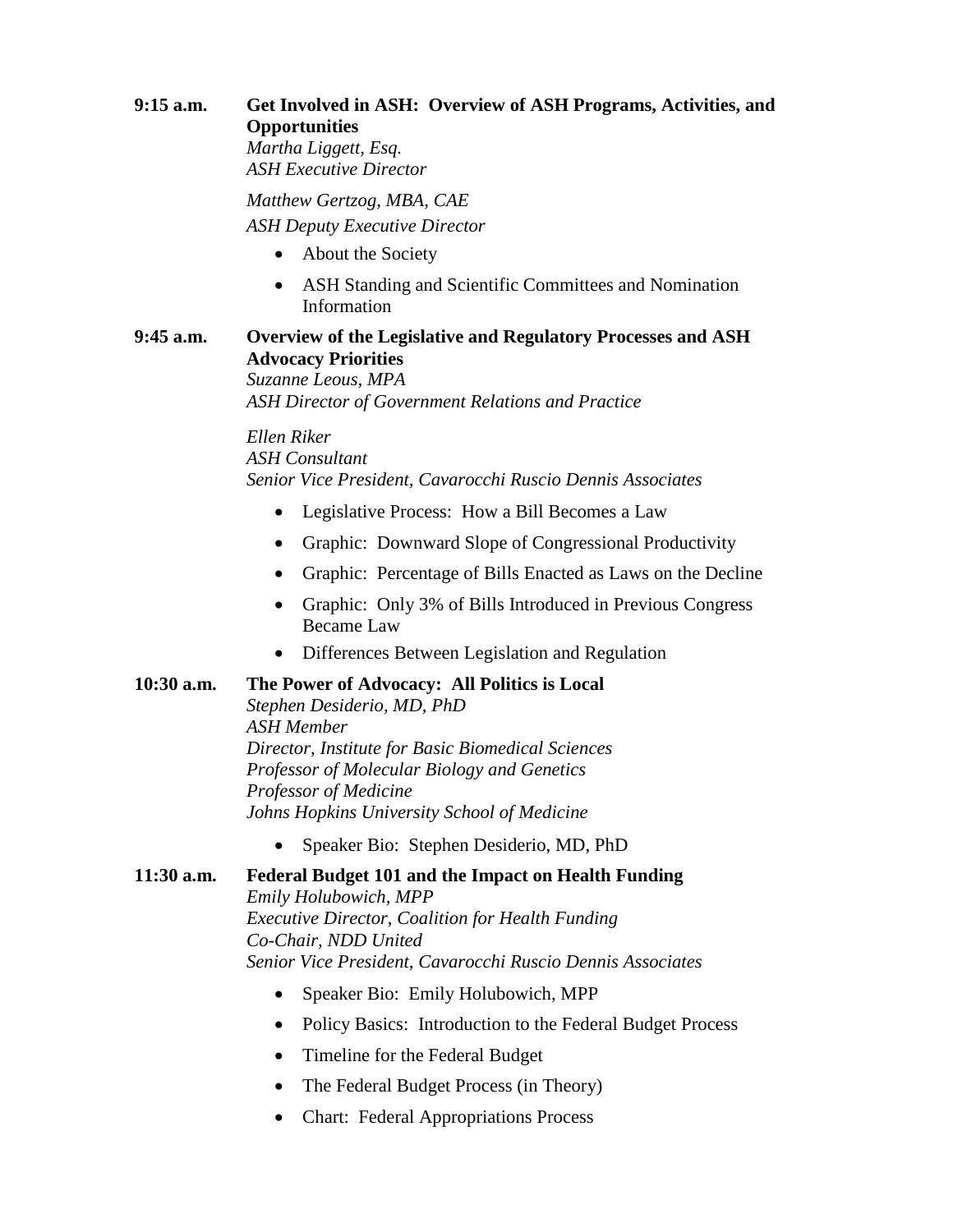- Federal Agencies and Programs Funded by the Labor, Health and Human Services, Education, and Related Agencies Appropriations Bill
- Policy Basics: Non-Defense Discretionary Programs
- Sequestration and Its Impact on Non-Defense Appropriations
- Status of Fiscal Year (FY) 2016 Appropriations
- Major Congressional NIH–Related Activities in 2015

#### **12:30 p.m. LUNCH**

#### **1:15 p.m. Group Photo**

# **1:30 p.m. NIH Perspective: Impact of Funding on Hematology Research and Workforce**

*Robert A. Star, MD*

*Director, Division of Kidney, Urologic, and Hematologic Diseases National Institute of Diabetes and Digestive and Kidney Diseases (NIDDK) National Institutes of Health (NIH)*

- Speaker Bio: Robert A. Star, MD
- Hematology Research at NIDDK

#### **2:30 p.m. Workshop Session: Tools for Capitol Hill Visits** *Suzanne Leous, MPA*

*Tracy Roades ASH Legislative Advocacy Manager*

*Johanna Gray, MPA ASH Consultant Vice President, Cavarocchi Ruscio Dennis Associates*

- General Tips for Capitol Hill Visits
- Map of Capitol Hill
- Review of Issues, Fact Sheets, and Talking Points
	- o FY 2016 NIH Funding Fact Sheet
	- o Cancer Drug Coverage Parity Fact Sheet
	- o Capitol Hill Visit Talking Points

# **3:15 p.m. Role of ASH Communications in Getting the Advocacy Message Out** *Amanda Szabo ASH Communications Specialist*

• Best Practices for Social Media Advocacy on Capitol Hill

#### **3:30 p.m. Workshop Session: Prep for Capitol Hill Visits**

- Role-Playing for Capitol Hill Visits
- Hill Day Group Break-Out